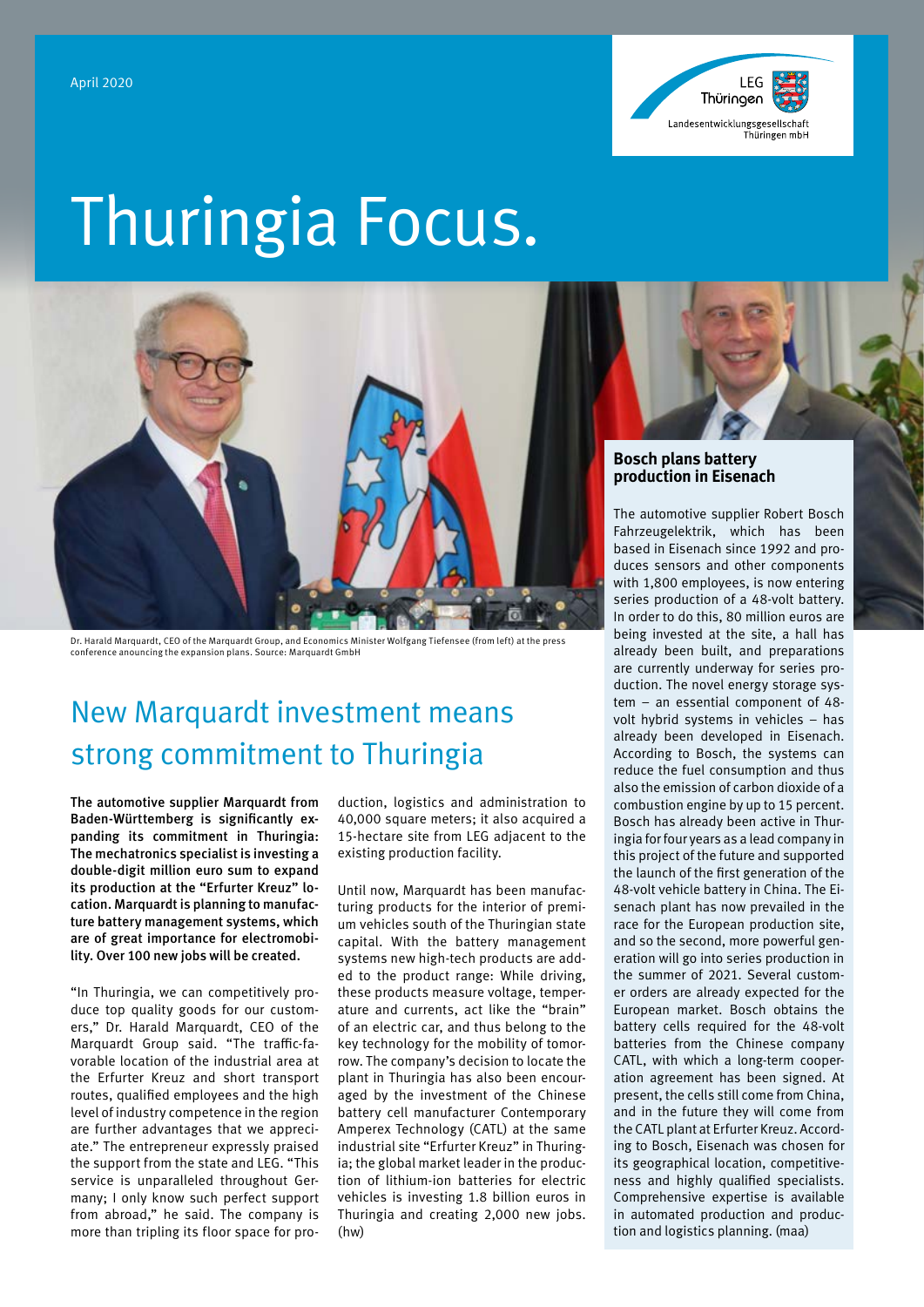### *Invest News*

### **Small high-tech company on course for growth**

Kahla – The still young company 2b-special has recently realized the first investment after its founding. In Kahla near Jena, 2b-special is active in the optical industry and produces glass with different refractive indices, which is used in special optics and special fibers. The products are tailored directly to the customer and are manufactured in very small quantities; mass production is not available here.

Founded at the end of 2016, the company quickly established itself on the market. So far, 2.5 million euros have been invested and 10 employees process customer orders from all over the world. The export share is a noteworthy 60%, with a focus on companies active in medical technology. In its second year, the TÜV awarded it the ISO certificate, which is always a springboard for new markets. (maa)

### **French company Faurecia now in Thuringia**

Eisenach – The internationally active automotive supplier with its headquarters in Nanterre near Paris has recently opened up a production site in Eisenach. The French company manufactures exhaust systems for the new Opel Grandland model, which is built at the Opel plant in Eisenach. Proximity to the OEM is very important for just-in-time delivery and so Faurecia Clean Mobility was able to rent an existing hall on the site of the Opel plant.

Faurecia is a reliable partner for the world's leading car manufacturers, with products at the cutting edge of technology. As the global market leader in its four divisions of Seating, Interiors, Clarion Electronics Clean Mobility, the Group maintains a global research, development and production network with a total of 122,000 employees at 300 locations in 37 countries. (maa)

# Green light for new premium hotel in Oberhof

Momentum for Thuringia's tourism industry: Austrian investor Ernst Mayer is building an exclusive four-star family hotel in Thuringia's number 1 winter sports resort for about 50 million euros. The hotel is scheduled to open in late 2021.

The hotel marks one of the most significant investments in Oberhof in recent years. Since the official ground-breaking ceremony in November 2019, work on the construction of the "Grand Green – Familux Resort" is in full swing. After completion, guests

can look forward to 105 family suites and 12 exclusive chalets with a total of 540 beds, which, according to Mayer, will leave nothing to be desired in terms of relaxation and well-being. The new hotel is therefore particularly attractive for families with the highest standards of leisure, service and quality. The hotel will be the new workplace for 140 employees; up to 140,000 additional overnight stays per year are expected in Oberhof. (gro)

www.familux.com



This is how the Oberhof Family Lux Resort including the outdoor area should look like. Source: PAB Architekten Erfurt/ München/Hamburg, Frau Dr. Krista Blassy

# Comprehensive service for success in distant markets

Entrepreneurs in Thuringia who are committed to internationalization benefit from a wide range of support from the "Thuringia International" (TI) LEG team. This applies both to the traditional markets of Europe and North America and to the emerging growth markets in Asia, Latin America and Africa.

In 2020, TI will continue to focus on the organization of trade missions: For example, a trip under the motto "New Silk Road – from Western China to Uzbekistan and Kazakhstan" in September 2020 focuses on the opportunities offered by the "Belt and Road Initiative" (BRI). TI also supports networks in Thuringia, including the events of the German-Indian Roundtable (GIRT) and the Tatarstan company network. TI offers an efficient way of participating in international trade fairs abroad through attractive participation packages. The range of services also includes information events and workshops with targeted intercultural training for successful business contacts. Last but not least, the service of six foreign representatives on four continents will also be part of TI's service offering in 2020. (hw)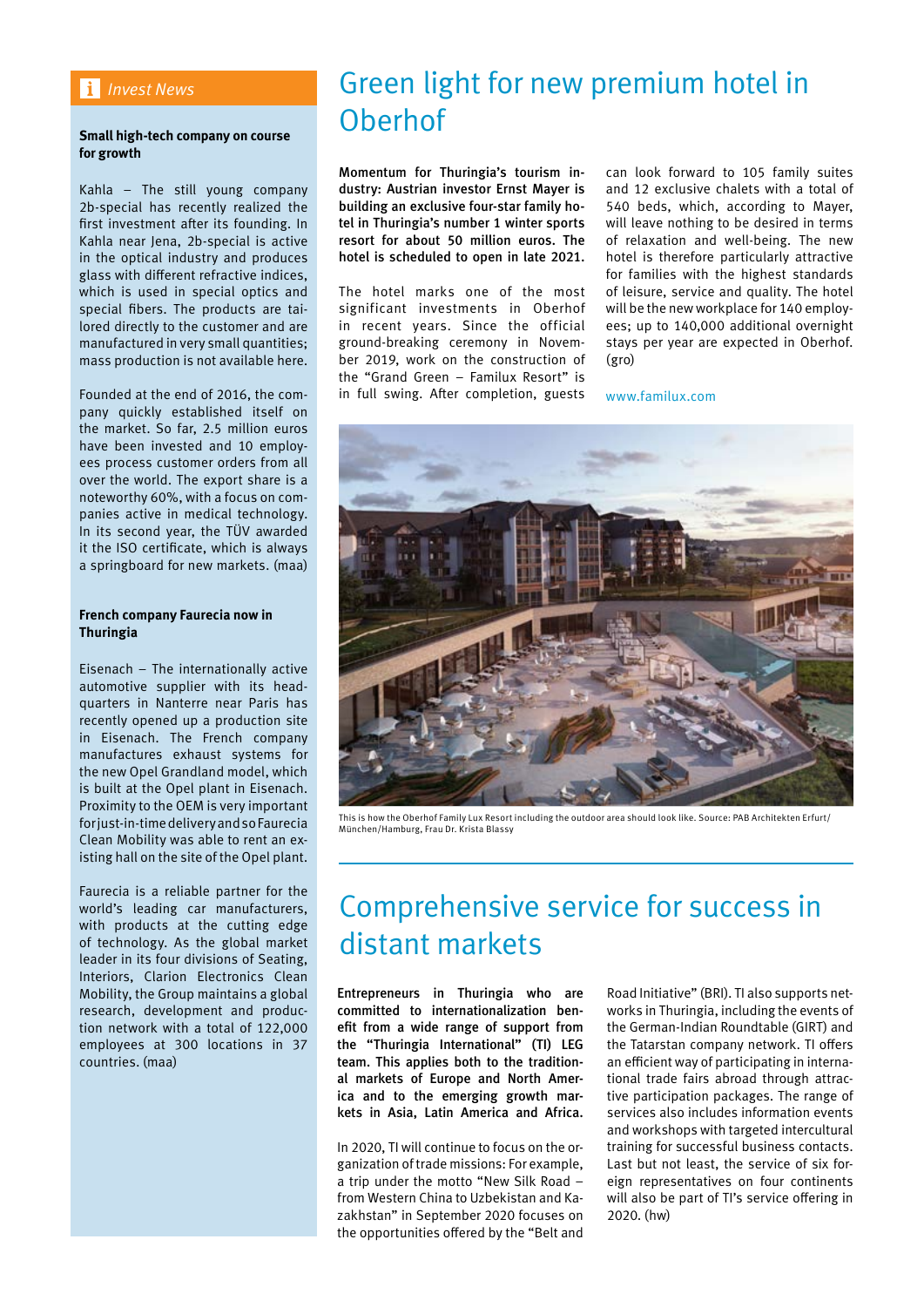

In the avatera training center: the surgical robot transmits the hand movements of the surgeon precisely and tremor-free to the laparoscopic instruments. Source: avateramedical

# First German robot-assisted OP technology from Thuringia

The company avateramedical GmbH developed the first German system for robot-assisted, minimally invasive surgery (MIC). After successful CE-certification, the company is now entering the European market with its "German robot."

Exactly tailored to the needs of future users, this new generation of robots from Thuringia enables precise keyhole operations (laparoscopies) with a maximum of safety for patients and the best possible

comfort for users. The highly innovative system was developed in close cooperation with surgeons and OP teams. The construction of a campus with production facilities for series production is to start this year, and the company has chosen Ilmenau for this purpose. Here in Thuringia – traditionally well positioned in microsystems technology – the company finds the best conditions as well as the required highly qualified specialists, including engineers and software developers. (hw)

# Between Vladivostok and Vancouver: Technology from Jena flies with you

The small, but highly innovative Jenabased company Somag AG has a major customer known worldwide: Google Maps, which like many others, greatly appreciates the company's special products.

Somag AG manufactures stabilization platforms, otherwise known as mounts. This stabilization technology is used for aerial cameras and sensors and is applied worldwide. Around half a dozen sizes and weight classes are available for the systems, which ensure the

smoothest possible camera movement on water and in the air, and thus very accurate data. With the help of these platforms, precise data collection on Google Maps is supported, pipelines are flown, and this technology from Jena is also on board when an Airbus A319 commutes between Vladivostok and Vancouver as part of the "Open Skies Agreement."

Thuringia makes an impression with its variety of small and medium-sized technology leaders – Somag AG is a good example of this. (hw)

## *Technology News*

### **Push for materials research in Ilmenau**

The Ilmenau University of Technology will receive 1.75 million euros for further research into self-forming materials. The money from the German Research Foundation will be used to further advance the "MorphMater" project initiated together with Saarland University and the Karlsruhe Institute of Technology. The knowledge gained in this way can be used at micro level to simplify the production of ever smaller microchips. At the macro level, these materials can contribute to increasing production rates in the automotive industry, for example, by joining batteries and contacts, or can be used to further develop the joining of metals with thermoplastics. (gro)



Source: Glatt

**Germany scores points with innovation**

World class in innovation: Germany ranks first in the Bloomberg Innovation Index 2020, ousting South Korea and Singapore. For the survey, the US business service examined 105 economies for their innovative strength and analyzed, among other things, productivity, R&D expenditure, number of researchers, value added, patent applications and high-tech density. Germany scores above all in terms of value creation in manufacturing, patent activity and concentration of high-tech companies in the country. Thuringia is also heavily involved: Around 100 world market leaders are active in the state, including highly innovative medium-sized companies, but also global players such as Zeiss, Jenoptik etc., whose research expenditure accounts for a considerable round about 10 % of revenues.